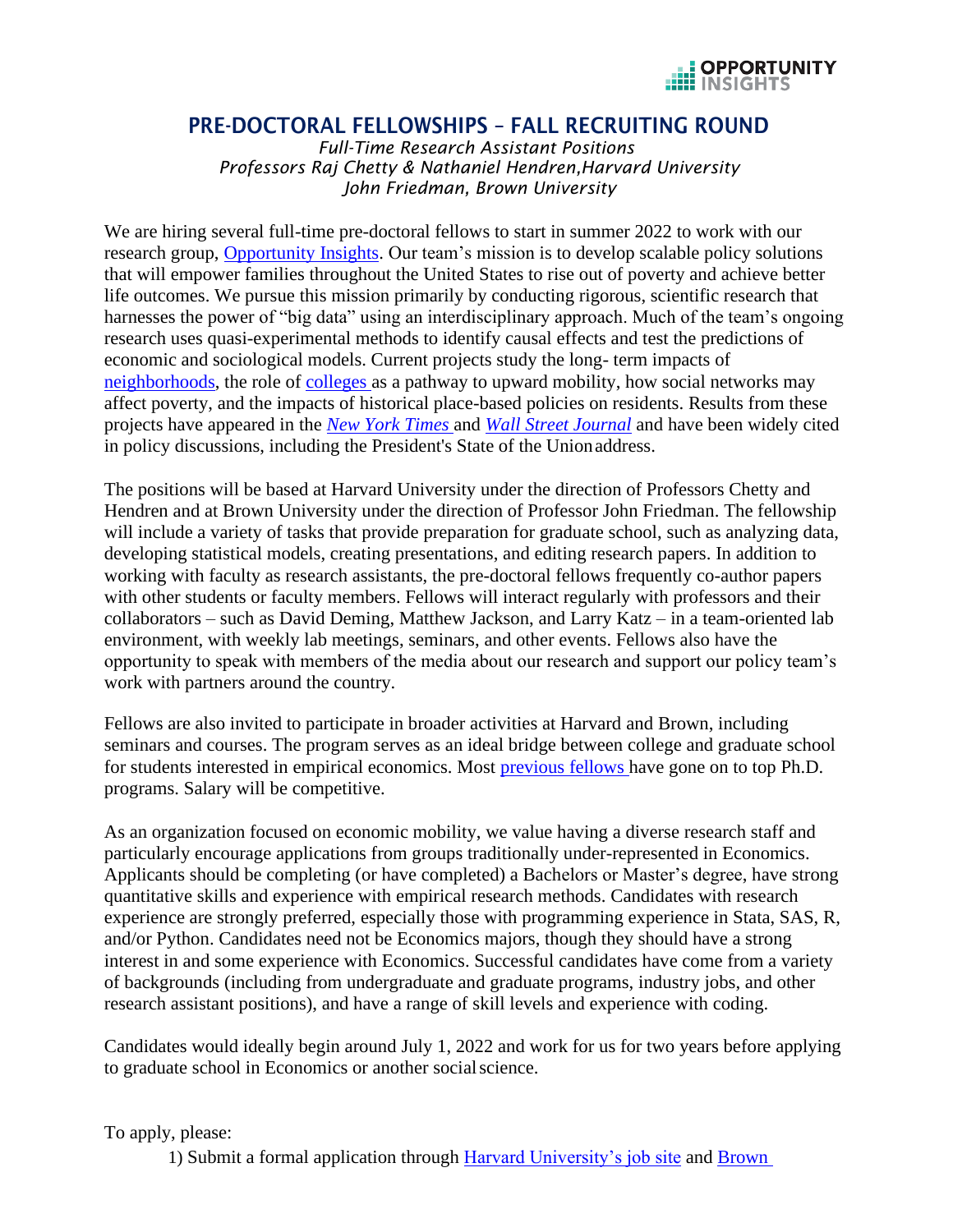

[University's job site.](https://brown.wd5.myworkdayjobs.com/staff-careers-brown/jobs)

2) Upload your resume, cover letter (optional), transcripts, and a writing sample through [our group's online](https://docs.google.com/forms/d/1ais14aRFllc-RgWQPTuFzb25N_WBB4yurhu5i5nZaRs/viewform?edit_requested=true) form.

We will review applications, conduct interviews, and make offers throughout fall 2021. Our interview process includes a coding exercise, a first-round interview, and a final round interview. Applications for our fall round are due on Oct. 19 by 11:59pm. We expect to share decisions from the fall round by November 15, 2021. Questions can be sent to [hiring.opportunity.insights@gmail.com.](mailto:hiring.opportunity.insights@gmail.com)

We will also be hosting informational zoom sessions to answer any questions potential candidates might have. [The first will be held on Friday, September 24@ 3:30pm EST](https://harvard.zoom.us/webinar/register/WN_ZXcULeSmRi69_gj70qCLFg) and will give a broad overview of OI's research and a more in-depth look at the work of the predocs. [The second will be](https://harvard.zoom.us/webinar/register/WN_viD_kWVuRMKztg9oyA4b4A?_x_zm_rtaid=5J8WO2izSvClOOIm6CniHA.1629387351416.193e838ff5fbb5b5408089e84c931ab6&_x_zm_rhtaid=481)  [on Friday, October 1 at 3:00pm EST](https://harvard.zoom.us/webinar/register/WN_viD_kWVuRMKztg9oyA4b4A?_x_zm_rtaid=5J8WO2izSvClOOIm6CniHA.1629387351416.193e838ff5fbb5b5408089e84c931ab6&_x_zm_rhtaid=481) and will focus on guiding applicants through a sample data exercise, a common component of the application process for these positions.

*We are an equal opportunity employer and all qualified applicants will receive consideration for employment without regard to race, color, religion, sex, national origin, disability status, protected veteran status, gender identity, sexual orientation, pregnancy and pregnancy-related conditions or any other characteristic protected by law*

---

## Frequently Asked Questions

- *1. Do you sponsor visas for international candidates?*  Yes, we sponsor J-1 and H-1B visas.
- *2. What kind of writing sample should I submit?* The writing sample should ideally be an economics research paper, but you may submit whatever you feel best demonstrates your analytic and writing abilities. It can be any length.
- *3. What should I include in my CV?* Your CV should highlight your work experience, publications, education, awards, and research projects. This quide (starting on page 48) includes helpful information on how to write a CV.
- *4. Can I get feedback on my application?* Given the number of applications we receive, we are sorry that we cannot provide individual feedback.
- *5. What are you looking for in an applicant?* Successful applicants have 1) strong transcripts including advanced courses in economics, math, or computer science, 2) demonstrated interest in and experience with economics research, through the writing sample and CV, and 3) a passion for our mission. Students with strong backgrounds in programming and computer science, even with less (though not zero) experience in economics, are particularly encouraged to apply.